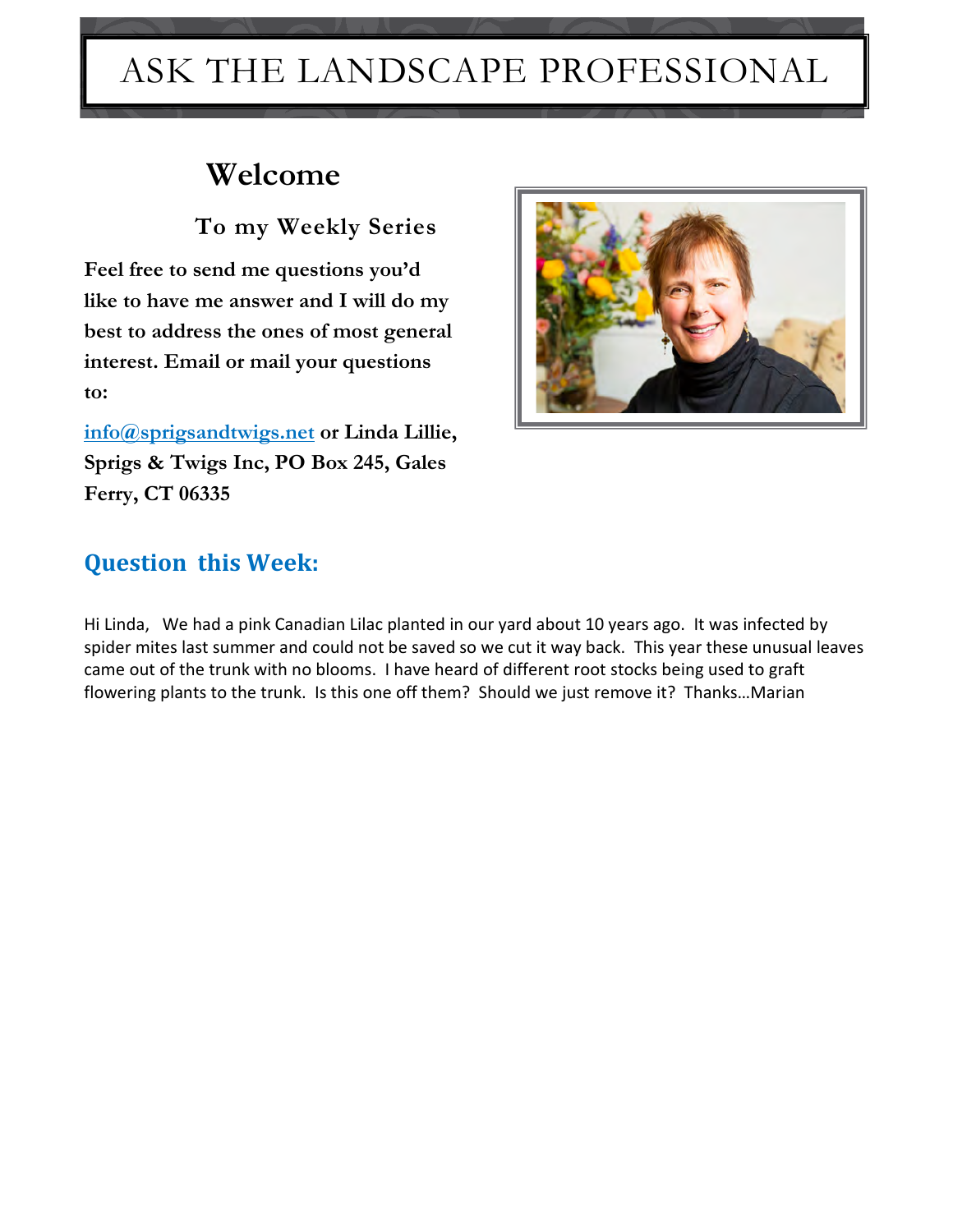

#### **Linda's Answer:**

#### Dear Marian,

I'm not sure what is growing in that spot now, but I would dig out the stem and all of the roots and start all over again. Lilac's tend to grow a bit densely in the center of the shrub because the flowers are usually cut off from the ends of the branches when they are brought inside. Over time, this cutting promotes the thick center growth that creates the perfect moist, dark environment that encourages insects and disease to take hold. When you plant a new lilac, make sure the lilac is properly pruned and thinned to allows sunlight and air to penetrate the center of the plant thus discouraging insects. The best time to do this is right after the shrub is finished blooming. If you prune later in the season, you will be cutting off the flower buds for the following year.

NOTE: Lilacs tend to get Powdery Mildew, especially if we have a wet spring and early hot/humid summer. Proper thinning of the lilac improves air circulation through the plant and increases sunlight reaching the inside of the plant which helps discourage mildew growth.